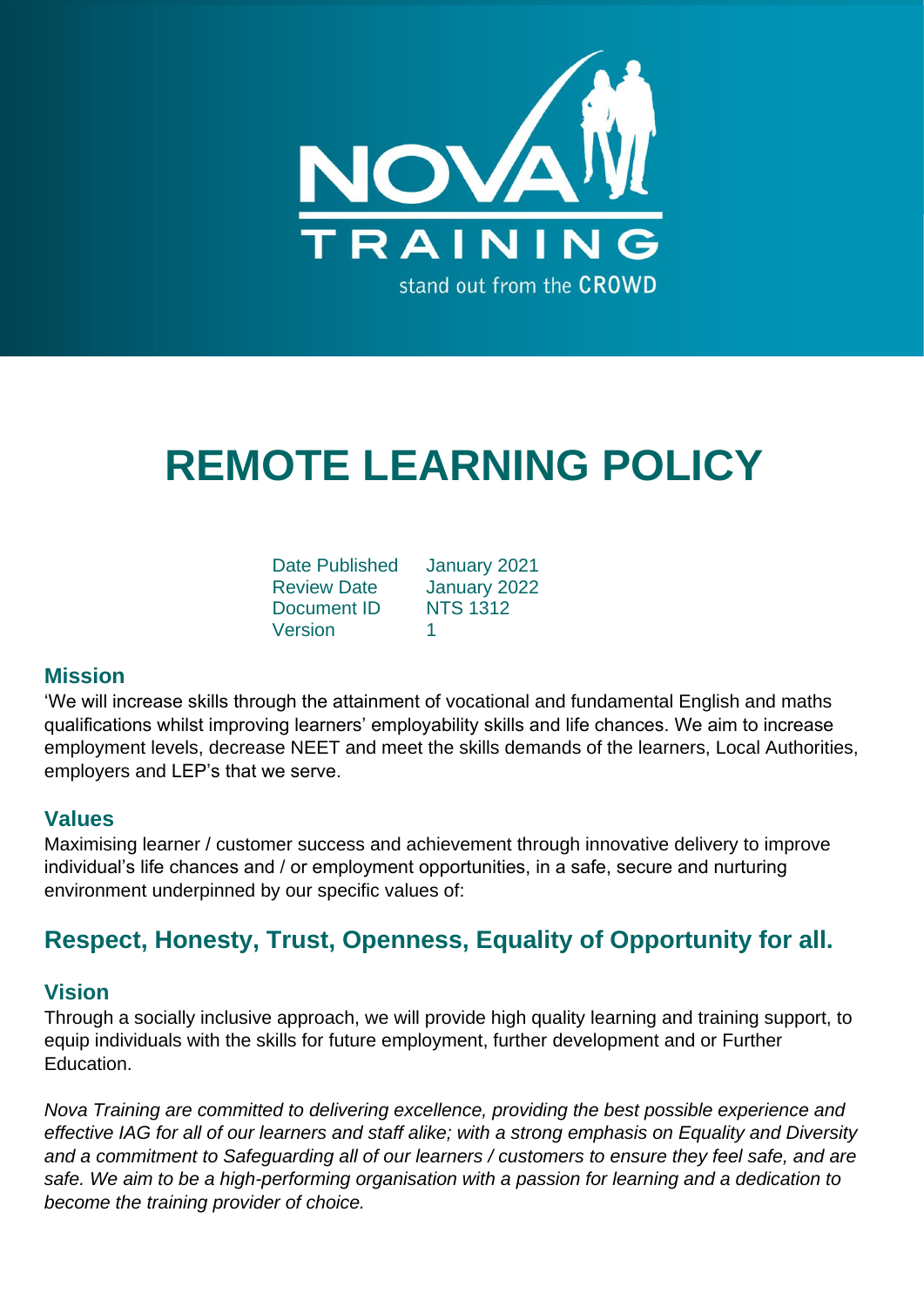

#### **Introduction**

This policy statement has been produced to provide a coherent framework from which all staff, learners, employers, stakeholders and parents/carers can develop a consistent and effective approach to remote learning. Remote learning is seen as one of the ways in which learner attainment and achievement can be continued in the event of individual/group quarantine or local/national lockdown in response to Covid-19. This policy identifies how remote learning will be provided for learners (including Study Programme/High Needs learners, Traineeship learners and Apprentices) and supported by Nova Training. The benefits of remote learning should be promoted to enable all learners to continue their development and realise the benefits of an independent study routine.

#### **Aims of this policy**

1. To ensure that Nova Training communicates the expectations in relation to remote learning effectively so that learners can continue to learn and make as much progress as possible when studying remotely.

2. To ensure that all programme areas adhere to the principles of this policy and support the best interests of the learners, employers, stakeholders and parents/carers.

3. To make sure that the curriculum intent for each programme area is embedded as best as it can be during remote learning.

- 4. Enable learners to understand that independent learning and study skills are vital to achieving success
- 5. Instil in all learners the importance of life-long learning
- 6. Promote a responsibility for learning within each learner
- 7. To ensure remote learning activities are stimulating, challenging and effectively supported through high quality teaching and learning.

8. To provide high expectations for remote learning for all programmes and ensure that support is proportionate and purposeful in the context of remote learning activities.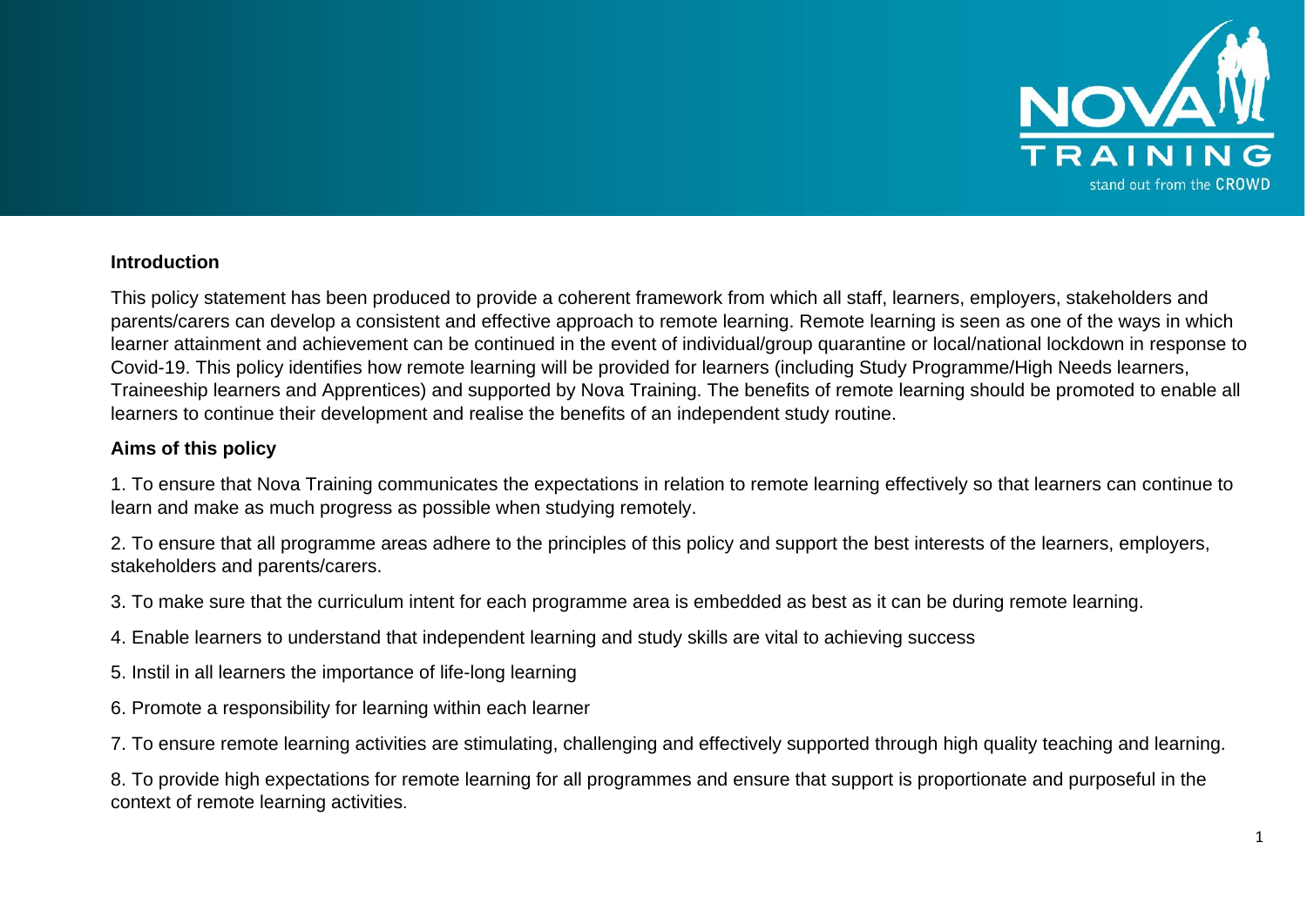

#### **Support for Learners to Access Remote Learning**

Learners will be supported to ensure they can access remote learning platforms with a suitable device, connectivity and a suitable environment for learning. Any learner who cannot access remote learning should speak to their tutor or Centre/Performance Manager who will be able to give advice and assistance as necessary.

#### **Expectations and Responsibilities of our Learners**

1. Learners should recognise the value of remote learning in supporting their learning and progression, making time to complete remote work to the highest standard possible.

2. Study Programme and Traineeship learners should use the Remote Learning Timetable (NTS1312a) to help structure their day and to ensure they are completing a full timetable of study whilst working remotely.

3. Learners should expect and seek out support when needed to complete remote learning tasks to the highest standard they can and if necessary seek help before it is due in.

4. Learners should practice and build on prior learning to support their remote learning.

5. Make sure they are aware when and how their remote work should be submitted for staff to mark and give feedback.

#### **Expectations and Responsibilities of Staff**

- 1. Staff should create learning tasks which build on prior learning and support the development of new skills and knowledge. These learning tasks will support the completion of assignments for accredited qualifications or help prepare for exams and will directly link to the relevant programme curriculum intent and implementation.
- 2. All teaching staff should communicate tasks and deadlines clearly to learners. Staff should ensure Study Programme and Traineeship learners understand the structure of their day and what work is to be completed by issuing a weekly Remote Learning Timetable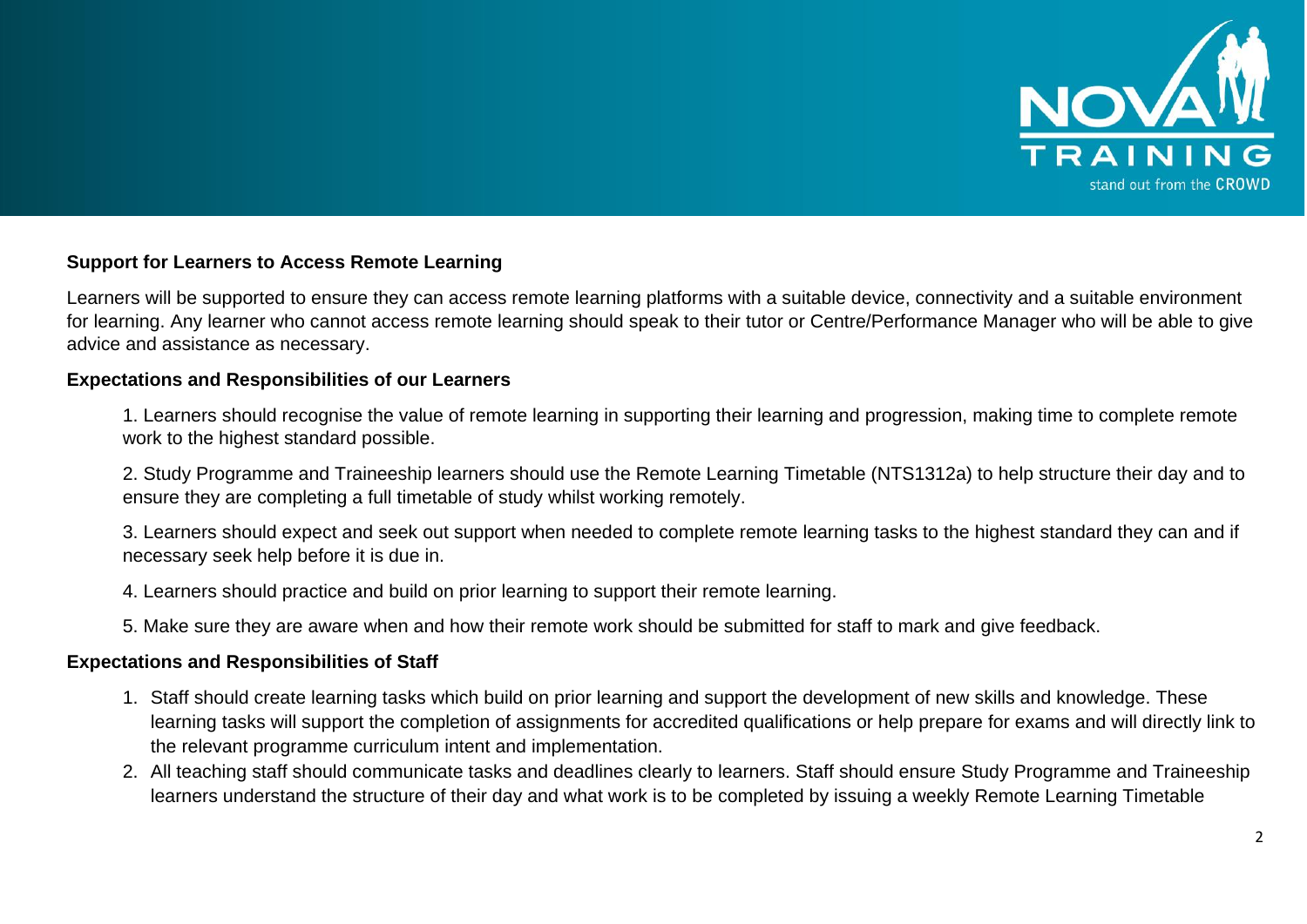

# (NTS1312a)

- 3. Feedback should be delivered promptly to individuals to help them develop a clear understanding of next steps.
- 4. Staff should take extra care not to overburden learners with excessive learning tasks.
- 5. Staff will provide support to ensure learners can access the appropriate materials and online resources to complete remote learning.
- 6. Staff will ensure support is available and accessible for learners who need space, time or further advice to complete remote learning tasks.
- 7. Any concerns raised whilst remote learning should be discussed with the Tutor/Coach in the first instance.

# **Expectations and Responsibilities of Parents and Carers**

1. Create an environment which supports time management and a quiet space.

2. Regularly review progress, reminding and prompting their child when appropriate. For Study Programme and Traineeship Learners, support their child to complete the lessons and tasks on their timetable (NTS1312a)

3. Contact Nova Training to seek further support or advice if needed.

# **Remote Learning Resources**

# **On line teaching**

We use Microsoft Teams and BKSB (for Maths, English and ICT) for remote learning. Your attendance and any reviews will be uploaded to our e-learning platforms for which your Tutor / Coach will provide access.

You can download Microsoft Teams onto your laptop/desktop/mobile device here: [https://www.microsoft.com/en-gb/microsoft-365/microsoft](https://www.microsoft.com/en-gb/microsoft-365/microsoft-teams/download-app)[teams/download-app](https://www.microsoft.com/en-gb/microsoft-365/microsoft-teams/download-app)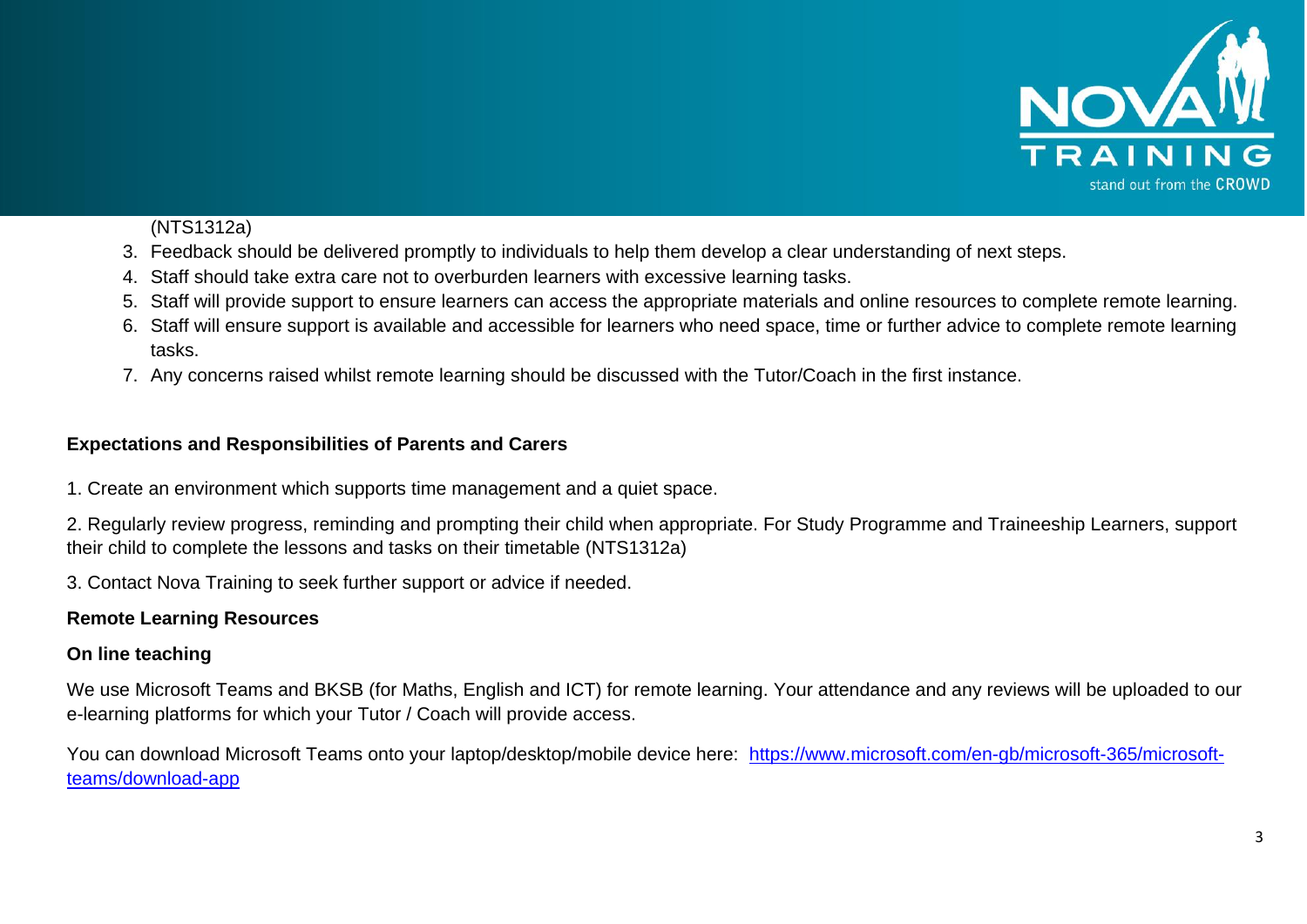

#### BKSB - [https://nova.bksblive2.co.uk](https://nova.bksblive2.co.uk/)

All work will be set on MS Teams with appropriate deadlines for submission and links to resources. Live lessons and recorded lessons will be available via MS Teams and calendar invites will be sent to learners, via Teams, to let them know when they have to attend a lesson with their tutor/coach.

For learners who cannot access MS Teams or BKSB, their programme tutor/coach will discuss with them how they can continue with their studies whilst working remotely.

# **Support for SEND and those with high needs**

Tutors/Coaches will contact learners regularly and deal with any issues related to the level and accessibility of the work they have been set. The learners with a support plan will be given extra support by relevant staff to meet their needs.

#### **Safeguarding**

In response to the Covid-19 pandemic we have created a Safeguarding Addendum (Covid-19) (NTS717a) which sets out the additional measures that we have implemented alongside our Safeguarding and Child Protection policy (NTS717) to help keep learners and staff safe during the pandemic and whilst working online.

#### **Staying Safe Online**

Communications will continue to be used to reinforce the importance of learners being safe online. It will be especially important for parents and carers to be aware of what their children are being asked to do online, including the sites they will asked to access and be clear which members of Nova staff their child is going to be interacting with online. Support for parents: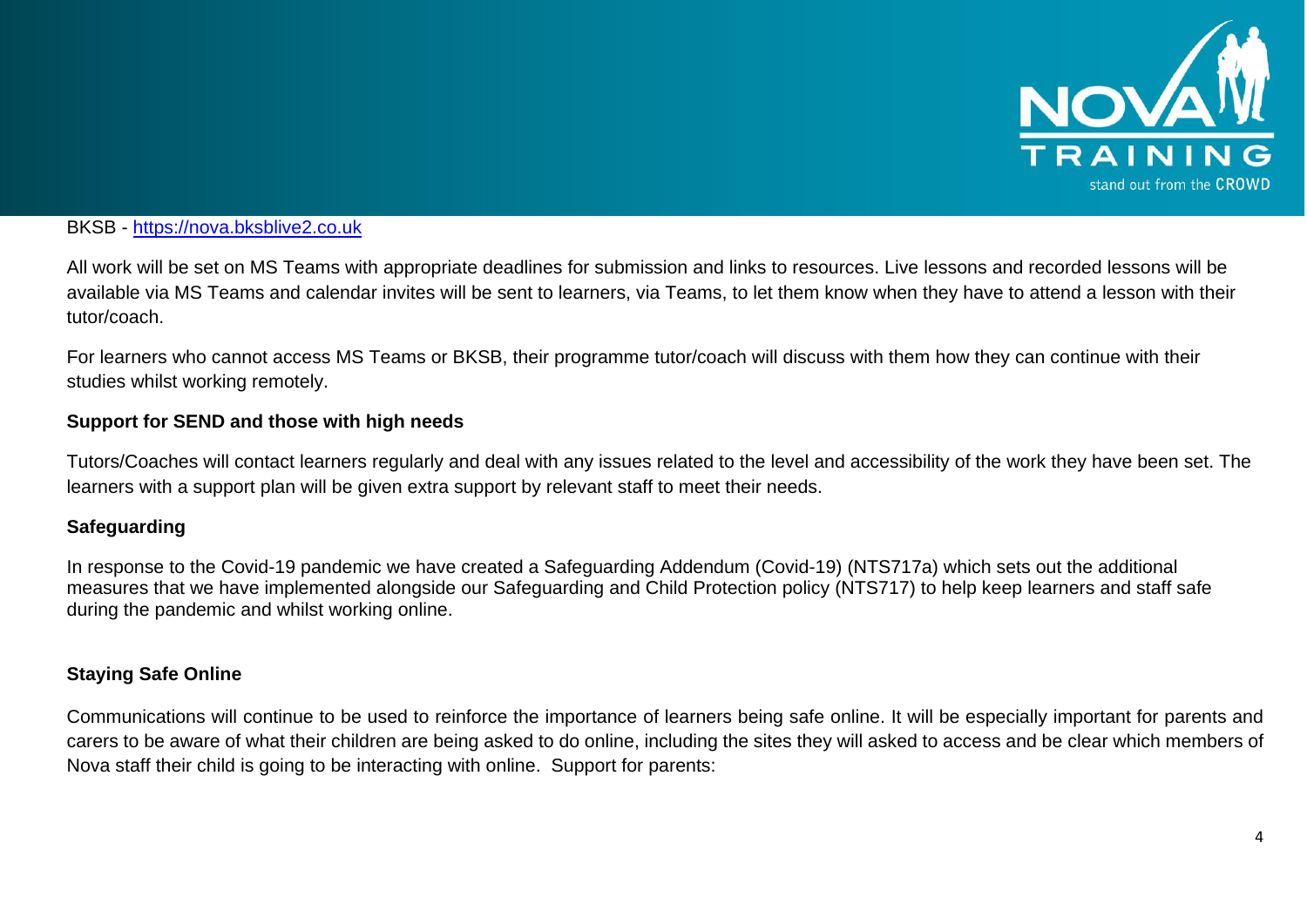

- [National Online Safety](https://info.nationalonlinesafety.com/mobile-app?utm_term=national%20online%20safety&utm_campaign=App+Download+Landing+Page&utm_source=adwords&utm_medium=ppc&hsa_acc=1751242191&hsa_cam=11709503408&hsa_grp=109008906890&hsa_ad=482358400923&hsa_src=g&hsa_tgt=kwd-1038994889699&hsa_kw=national%20online%20safety&hsa_mt=b&hsa_net=adwords&hsa_ver=3&gclid=EAIaIQobChMI_LSmtIGC7gIVCtTtCh0iRQM4EAAYASAAEgLL3fD_BwE) A free Online safety App for Parents and Educators providing advice and guidance on the latest apps, games and devices
- [Thinkuknow](http://www.thinkuknow.co.uk/) provides advice from the National Crime Agency (NCA) on staying safe online
- [Parent info](https://parentinfo.org/) is a collaboration between Parentzone and the NCA providing support and quidance for parents from leading experts and organisations
- [Childnet](https://www.childnet.com/parents-and-carers/parent-and-carer-toolkit) offers a toolkit to support parents and carers of children of any age to start discussions about their online life, to set boundaries around online behaviour and technology use, and to find out where to get more help and support
- [Internet Matters](https://www.internetmatters.org/?gclid=EAIaIQobChMIktuA5LWK2wIVRYXVCh2afg2aEAAYASAAEgIJ5vD_BwE) provides age-specific online safety checklists, guides on how to set parental controls on a range of devices, and a host of practical tips to help children get the most out of their digital world
- [London Grid for Learning](http://www.lgfl.net/online-safety/) has support for parents and carers to keep their children safe online, including tips to keep primary aged children safe online
- [Net-aware](https://www.net-aware.org.uk/) has support for parents and carers from the NSPCC and O2, including a guide to social networks, apps and games
- **[Let's Talk About It](https://www.ltai.info/staying-safe-online/) has advice for parents and carers to keep children safe from online radicalisation**
- [UK Safer Internet Centre](https://www.saferinternet.org.uk/advice-centre/parents-and-carers) has tips, advice, quides and other resources to help keep children safe online, including parental controls offered by home internet providers and safety tools on social networks and other online services
- [support for parents and carers to keep children safe from online harms,](https://www.gov.uk/government/publications/coronavirus-covid-19-keeping-children-safe-online/coronavirus-covid-19-support-for-parents-and-carers-to-keep-children-safe-online) includes advice about specific harms such as online child sexual abuse, sexting, and cyberbullying
- [support to stay safe online](https://www.gov.uk/guidance/covid-19-staying-safe-online) includes security and privacy settings, blocking unsuitable content, and parental controls